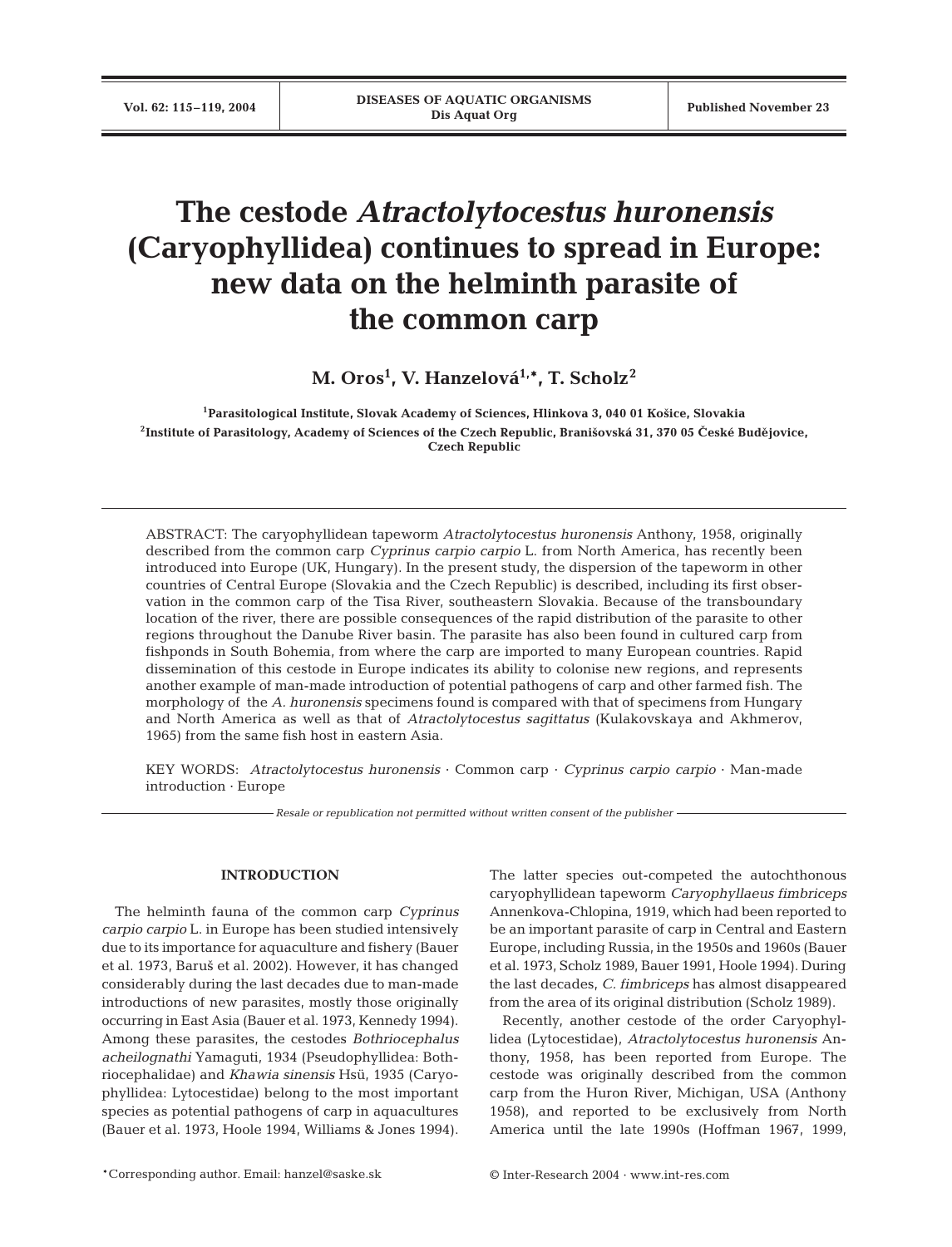Jones & Mackiewicz 1969, Amin 1986, Amin & Minckley 1996). Considering the fact that carp is not indigenous to North America and occurred originally in eastern Asia (Baru\$ et al. 2002), it is probable that *A. huronensis* is also of Asian origin. In Europe, *A. huronensis* was first found in the common carp in England, but its occurrence was only mentioned in abstracts from national conferences (Chubb et al. 1996, Kirk et al. 2003). The most detailed account dealing with *A. huronensis* from Europe was provided by Majoros et al. (2003), who reported its frequent occurrence in cultured carp in Hungary. Molnár et al. (2003) studied the pathological effect of *A. huronensis* on its carp host.

Studies on helminth parasites of wild fish of the Tisa River in southeastern Slovakia and parasitological examinations of common carp from fishponds and water reservoirs in Slovakia and the Czech Republic have revealed the occurrence of caryophyllidean tapeworms that are indistinguishable from *Atractolytocestus huronensis*. In the present paper, the tapeworms found are briefly described and data on their distribution and rates of infection in carp are provided.

#### **MATERIALS AND METHODS**

In Slovakia, tapeworms were obtained from 16 common carp *Cyprinus carpio carpio* L. from the Tisa River near Vel'ké Trakany and 13 farmed common carp from the Slovakian-Hungarian cross-border water reservoir Vel'ký Kamenec, both southeastern Slovakia, in May, September and October 2003. A total of 29 carp (of length 227 to 460 mm) were caught in 2002 and 2003 using gill nets, and by angling. In the Czech Republic, 29 cultured carp (of length 160 to 560 mm) were fished from Ženich, Staré jezero and Nový Vdovec ponds near Třeboň and Bošilecký pond near Veselí nad Lužnicí, South Bohemia, in October and November 2003. The worms isolated from the anterior part of the host's intestines were washed in saline, fixed in hot 4% formaldehyde, stained with iron hydrochloric carmine, dehydrated in an ethanol series and mounted in Canada balsam as permanent preparations (Scholz & Hanzelová 1998). Measurements are in µm except where indicated.

In addition, tapeworms from carp collected in several fishponds near Budapest, Hungary, and processed by the same method were also studied. The following vouchers of *Atractolytocestus huronensis* from carp in North America were used for comparison: 3 specimens from Wisconsin, USA (US National Parasite Collection, Beltsville, USA; Collection No. 78662); 3 specimens from Arizona, USA (Systematics Research Collections, University of Nebraska State Museum, Lincoln, USA; Collection No. 38728); 2 specimens from New Hamp-

shire, USA; 1 specimen from Knoxville, Tennessee, USA; 1 specimen from Texas, USA; and 1 specimen from Oklahoma, USA.

Specimens from Slovakia and the Czech Republic have been deposited at the Parasitological Institute, Slovak Academy of Sciences, Ko\$ice, the Institute of Parasitology, Academy of Sciences of the Czech Republic in České Budějovice, the Natural History Museum, London, UK, the US National Parasite Collection, Beltsville, USA, and Systematics Research Collections, University of Nebraska State Museum, Lincoln, USA.

#### **RESULTS**

Tapeworms found in free living and cultured common carp from Slovakia and the Czech Republic possess characteristics typical of the genus *Atractolytocestus* Anthony, 1958, especially the shape of the scolex (Fig. 1A–C; see Mackiewicz 1994), the presence of vitelline follicles uninterrupted along the ovarian lobes (Fig. 1A,D), cortical (Fig. 1G), separate gonopores and the presence of an opening into a shallow common genital atrium (Fig. 1E,F). The tapeworms were identified as *Atractolytocestus huronensis* Anthony, 1958 because they only had 14 to 20 testes beginning far posterior relative to the scolex and always posterior to the first vitelline follicles (Fig. 1A–C, Table 1). The distribution of the testes within the body was rather stable in all specimens. The first (anteriormost) testes were usually located in the median field posterior to the scolex and the last (posteriormost) 4 to 6 testes were present lateral to the cirrus-sac (Fig. 1D).

The present findings are the first records of *Atractolytocestus huronensis* from Slovakia and the Czech Republic.

#### **DISCUSSION**

The tapeworms recently found in Slovakia and the Czech Republic highly correspond in morphology and measurements to those of *Atractolytocestus huronensis* (see Anthony 1958). Species identification was confirmed by their comparison with vouchers of *A. huronensis* from North America (Table 1).

Two species are currently recognised as valid within the genus *Atractolytocestus*: *A. sagittatus*, synonymous with *Markevitschia sagittata* (Kulakovskaya & Akhmerov 1965); and *A. huronensis* Anthony, 1958 (typespecies) (Jones & Mackiewicz 1969, Mackiewicz 1994, Scholz et al. 2001).

*Atractolytocestus huronensis* is distinguished from *A. sagittatus* by a much lower number of testes as well as by testes distribution (Kulakovskaya & Akhmerov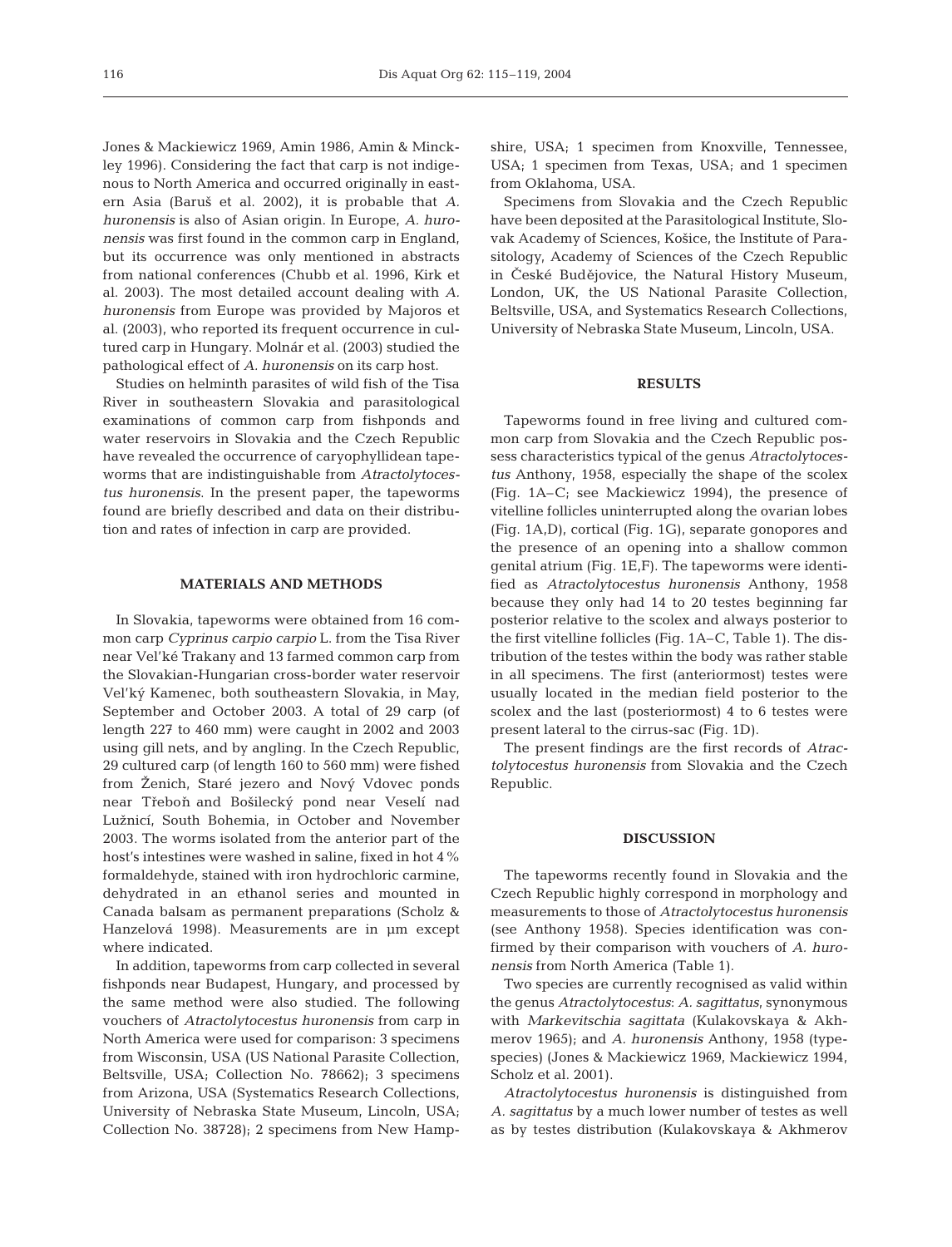1965, Protasova et al. 1990, Scholz et al. 2001, Majoros et al. 2003; Table 2). In *A. sagittatus*, testes are much more numerous (estimated at ca. ≥200 to 300) and occupy a larger region of the body than in *A. huronensis*, extending from the posterior margin of the scolex to the anterior margin of the ovarian arms (Scholz et al. 2001).

The tapeworms from Slovakia and the Czech Republic had about 9 to 20 testes, which agrees with the number of testes found in *Atractolytocestus huronensis* tapeworms from North America (6 to 18 testes,



Fig. 1 *Atractolytocestus huronensis* from common carp *Cyprinus carpio carpio*. (A) Total view; (B,C) anterior part of the body; (D) posterior part of the body; (E) lateral view and (F) frontal view of terminal genitalia; (G) arrangement of testes and vitellaria in cross section. cs = cirrus sac; cga = common genital atrium; ilm = inner longitudinal musculature; mg = male gonopore; t = testes; uvp = utero-vaginal pore; vf = vitelline follicles

Anthony 1958, Jones & Mackiewicz 1969, present study; Table 1). On the other hand, worms from Hungary were reported to have only 3 to 5 testes or even none in some specimens (Majoros et al. 2003). An extremely low number of testes may be related to the fact that *A. huronensis* was described to have triploid and parthenogenetic populations in North America (Jones & Mackiewicz 1969). However, the precise number of testes was very difficult to count in *A. huronensis* because numerous vitelline follicles form a compact field, filling the cortex (Fig. 1F) and over-

> lapping the testes. Therefore, the data provided by Majoros et al. (2003), especially the complete absence of testes in some specimens, should be confirmed. Indeed, a study of a few *A. huronensis* specimens from fishpond carp from Hungary has revealed that the actual number of testes is higher than reported by Majoros et al. (2003). Although the testes were difficult to count, 6 to 10 testes were found in 5 specimens (Table 1).

> Chubb et al. (1996) synonymised *Atractolytocestus sagittatus* with *A. huronensis* in a presentation at a national conference but no data supporting this conclusion were provided. Based on previous studies on *Atractolytocestus* tapeworms (Scholz et al. 2001) and the results presented here, we provisionally consider *A. sagittatus* to be a valid taxon until its conspecificity with *A. huronensis* is confirmed, in particular by DNA analyses.

> The present findings support the assumption of Majoros et al. (2003) about the probable occurrence of *Atractolytocestus huronensis* in central European countries other than Hungary. Further dissemination of *A. huronensis* throughout continental Europe cannot be excluded, mainly due to the fact that carp from South Bohemia are exported to many countries.

> The presence of *Atractolytocestus huronensis* in the common carp from the Tisa River at the border of Slovakia with the Ukraine and Hungary is also significant from an epizootiological point of view. The Tisa River drains large parts of Romania, the Ukraine, Slovakia and Hungary, and enters the Danube River as a main tributary within the territory of Slovenia. The occurrence of the tapeworm in wild fish populations in this river may facilitate its rapid dispersion to other countries of central and south east Europe. Previous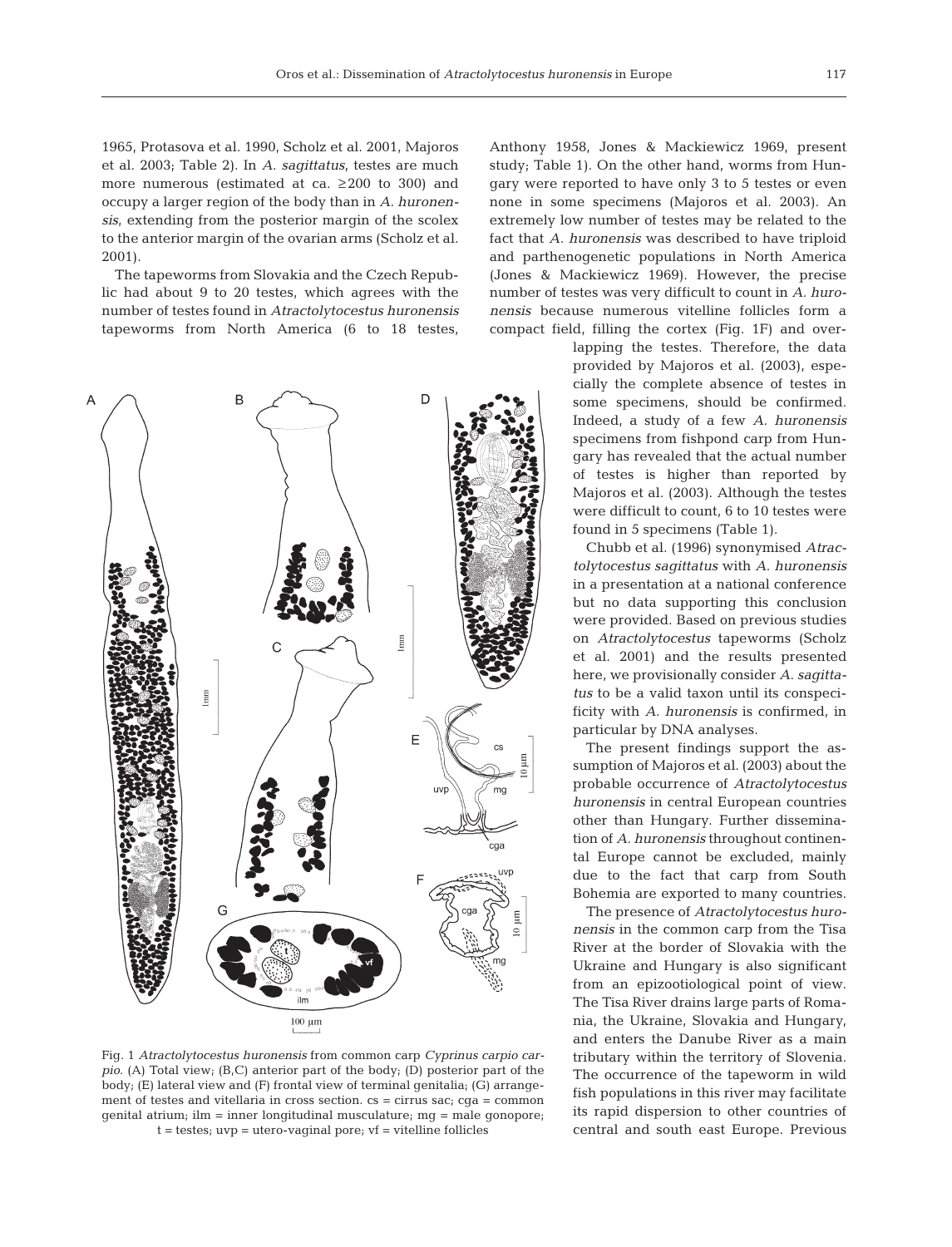| Host                                                                  | Slovakia     |              | Czech Republic | Hungary                            |             | <b>USA</b>                               |             |  |
|-----------------------------------------------------------------------|--------------|--------------|----------------|------------------------------------|-------------|------------------------------------------|-------------|--|
|                                                                       | Present data | Present data | Present data   | Majoros et al. (2003) Present data |             | Anthony (1958) <sup>a</sup> Present data |             |  |
|                                                                       | Common carp  | Farmed carp  | Farmed carp    | Farmed carp                        | Farmed carp | Common carp                              | Common carp |  |
|                                                                       | $(n = 52)$   | $(n = 15)$   | $(n = 16)$     | $(n = 5)$                          | $(n = 5)$   | $(n = 10)$                               | $(n = 11)$  |  |
|                                                                       |              |              |                |                                    |             |                                          |             |  |
| Body length (mm)                                                      | $5.5 - 12.0$ | $5.0 - 8.0$  | $4.0 - 9.0$    | $3.0 - 9.0$                        | $3.0 - 7.5$ | $5.0 - 18.0$                             | $4.0 - 8.5$ |  |
| Body width (mm)                                                       | $0.6 - 1.2$  | $0.5 - 0.8$  | $0.5 - 0.9$    | $0.5 - 1.2$                        | $0.4 - 0.6$ | $0.9 - 2.0$                              | $0.6 - 1.5$ |  |
| Scolex width                                                          | 484-974      | 516-741      | 415-938        |                                    | 342-497     |                                          | 414-900     |  |
| Distance between first vitelline follicles to anterior extremity (mm) |              |              |                |                                    |             |                                          |             |  |
|                                                                       | $1.3 - 2.3$  | $0.8 - 1.1$  | $0.9 - 1.9$    |                                    | $0.8 - 1.8$ |                                          | $0.8 - 1.6$ |  |
| Distance between first testes to anterior extremity (mm)              |              |              |                |                                    |             |                                          |             |  |
|                                                                       | $1.4 - 2.6$  | $1.1 - 1.5$  | $1.0 - 2.6$    |                                    | $1.0 - 2.2$ |                                          | $1.1 - 2.6$ |  |
| Distance between first vitelline follicles and first testes           |              |              |                |                                    |             |                                          |             |  |
|                                                                       | 135-579      | 250-384      | 213-703        |                                    | 156-407     |                                          | 120-999     |  |
| Testis number                                                         | $14 - 20$    | $16 - 20$    | $9 - 14$       | $0 - 5$                            | $6 - 10$    | $6 - 18$                                 | $12 - 17$   |  |
| Cirrus-sac length                                                     | 405-780      | 506-617      | $350 - 555$    | 350-450                            | $232 - 417$ | 256-457                                  | 320-416     |  |
| Cirrus-sac width                                                      | 260-456      | 299-374      | 214-347        |                                    | 210-276     |                                          | 205-264     |  |
| Ovary width                                                           | 470-720      | 421-574      | 297-482        | 600-900                            | 237-440     |                                          | 266-885     |  |
| Ovarian arm length                                                    | 360-1024     | 446-703      | 365-691        | 800-1100                           | 203-466     | 670-920                                  | 167-847     |  |
| Ovarian arm width                                                     | 128-240      | 134-210      | 117-172        |                                    | 83-147      |                                          | 69-361      |  |
| Extent of uterus in relation to length of testicular area             |              |              |                |                                    |             |                                          |             |  |
|                                                                       | $1/3 - 1/2$  | $1/3 - 1/2$  | $1/3 - 1/2$    |                                    | $1/4 - 1/3$ | 1/2                                      | $1/3 - 1/2$ |  |
| Eqq length                                                            | $47 - 65$    | $48 - 52$    | $46 - 67$      |                                    | $47 - 50$   | $46 - 57$                                | $40 - 52$   |  |
| Eqq width                                                             | $28 - 39$    | $35 - 36$    | $30 - 39$      |                                    | $28 - 31$   | $30 - 37$                                | $26 - 35$   |  |
| Prevalence $(\% )$                                                    | 56           | 67           | 38             |                                    |             |                                          |             |  |
| Mean intensity of infection (range)                                   |              |              |                |                                    |             |                                          |             |  |
|                                                                       | $16.0(1-85)$ | $4.6(1-12)$  | $10.4(1-28)$   |                                    |             |                                          |             |  |
| <sup>a</sup> Original description                                     |              |              |                |                                    |             |                                          |             |  |

Table 1. *Atractolytocestus huronensis*. Characteristics of the cestode from different geographical regions

Table 2. Comparison of measurements of *Atractolytocestus huronensis* and *Atractolytocestus sagittatus*. *A. sagittatus* after Kulakovskaya & Akhmerov (1965), Demshin & Dvoryadkin (1981), Protasova et al. (1990), and Scholz et al. (2001)

|                                                                                                     | Atractolytocestus<br>huronensis | Atractolytocestus<br>sagittatus |  |  |  |  |  |
|-----------------------------------------------------------------------------------------------------|---------------------------------|---------------------------------|--|--|--|--|--|
| Body length (mm)                                                                                    | $3.0 - 18.0$                    | $3.0 - 13.5$                    |  |  |  |  |  |
| Body width (mm)                                                                                     | $0.4 - 2.0$                     | $0.8 - 2.23$                    |  |  |  |  |  |
| Scolex width                                                                                        | $342 - 974$                     | $325 - 2380$                    |  |  |  |  |  |
| Distance between first vitelline follicles to anterior extremity (mm)<br>$0.8 - 2.3$<br>$0.8 - 2.2$ |                                 |                                 |  |  |  |  |  |
| Distance between first testes to anterior extremity (mm)<br>$1.0 - 2.6$<br>$0.7 - 2.4$              |                                 |                                 |  |  |  |  |  |
| Distance between first vitelline follicles and first testes                                         |                                 |                                 |  |  |  |  |  |
|                                                                                                     | $120 - 999$                     | $60 - 325$                      |  |  |  |  |  |
| Testis number                                                                                       | $0 - 20$                        | $75 - 226$                      |  |  |  |  |  |
| Cirrus-sac length                                                                                   | $232 - 780$                     | $300 - 810$                     |  |  |  |  |  |
| Cirrus-sac width                                                                                    | $205 - 456$                     | $300 - 690$                     |  |  |  |  |  |
| Ovary width                                                                                         | $237 - 900$                     | 960-1580                        |  |  |  |  |  |
| Ovarian arm length                                                                                  | 167-1100                        | $150 - 1120$                    |  |  |  |  |  |
| Ovarian arm width                                                                                   | 69-361                          | $150 - 390$                     |  |  |  |  |  |
| Extent of uterus in relation to length of testicular area                                           |                                 |                                 |  |  |  |  |  |
|                                                                                                     | $1/4 - 1/2$                     | 1/3                             |  |  |  |  |  |
| Egg length                                                                                          | $40 - 67$                       | $40 - 58$                       |  |  |  |  |  |
| Eqq width                                                                                           | $26 - 39$                       | $22 - 37$                       |  |  |  |  |  |
|                                                                                                     |                                 |                                 |  |  |  |  |  |

surveys on fish parasites in the Tisa River basin carried out in the 1970s did not reveal the presence of this cestode ( $\check{Z}$ itňan 1966, Ergens et al. 1975, Moravec 2001). It is evident that *A. huronensis* has been introduced into this region recently, as assumed by Majoros et al. (2003) and Molnár et al. (2003).

In the same region (the Latorica River, Tisa River basin, southeastern Slovakia), another helminth parasite non-indigenous in Europe has recently appeared. Ko\$uthová et al. (2004) reported the presence of the cestode *Nippotaenia mogurndae* Yamaguti & Miyata, 1940 (Nippotaeniidea), a specific parasite of the Chinese sleeper *Perccottus glenii* (Perciformes: Odontobutidae). This fish has been artificially introduced from northeastern Korea and the Amur River basin to European Russia, the Ukraine, Hungary, Poland and Slovakia (Koščo et al. 2003, Reshetnikov 2003). The distribution area of *N. mogurndae* was originally restricted to Japan and the Far East, but it has been introduced to Europe together with its host, which was first reported from Slovakia in 1998 (Kautman 1999).